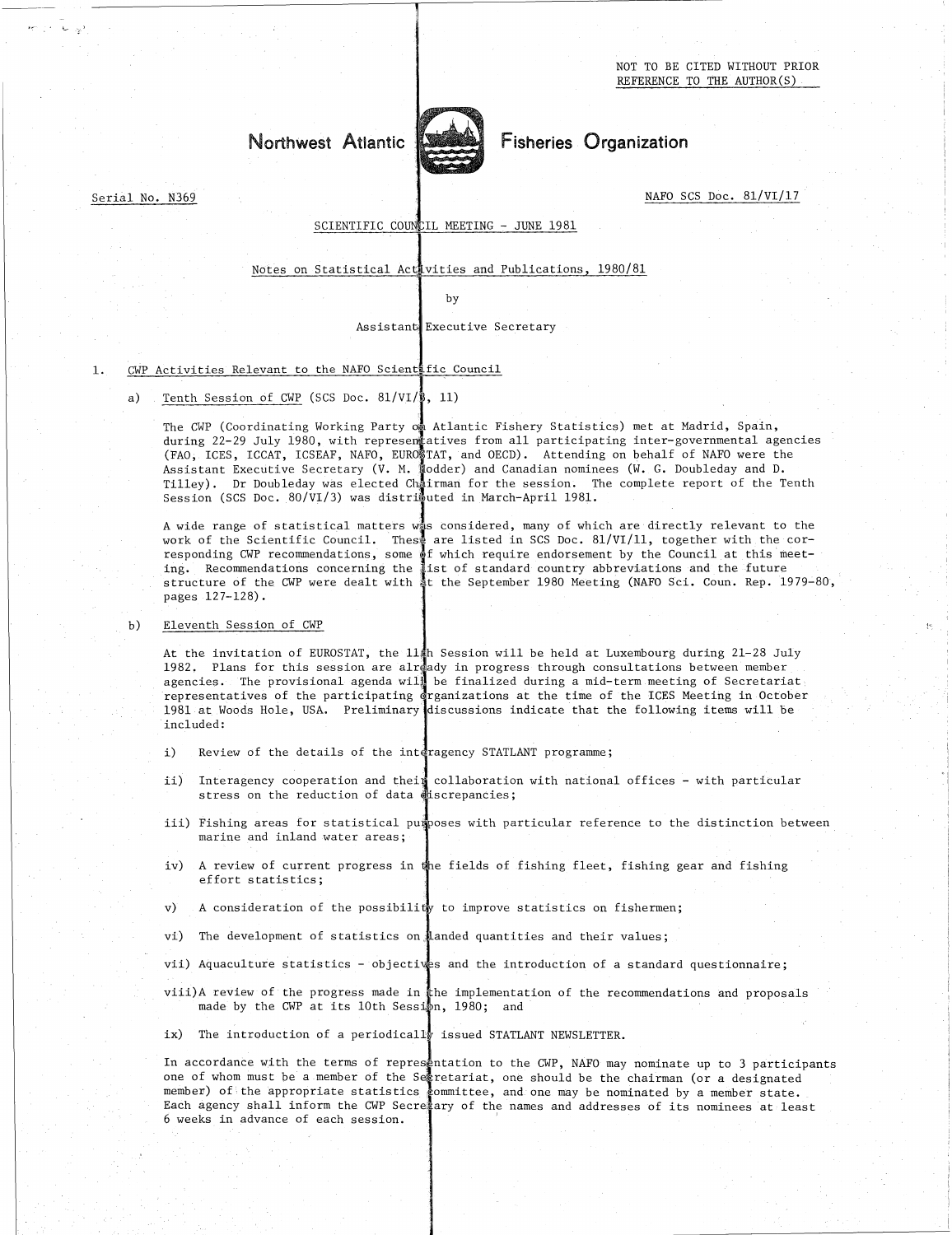## 2. Fishery Statistics

a) STATLANT 21A Reports (deadline 15 April)

These reports, with a 15 April deadline, consist of provisional nominal catch statistics by species and division and are designed to provide the Secretariat with reasonably complete annual statistics well in advance of the June Meeting of the Scientific Council, so that they can be compiled and documented for that meeting.

- 2-

- $\mathbf{i}$ At the time of the June 1980 Meeting, the STATLANT 21A reports were not complete enough to warrant the compilation of the tables (SCS Doc. 80/VI/21) and consequently the summary document containing provisional statistics for 1978 was not issued until August 1980.
- ii) At the start of this June 1981 Meeting, despite the clearly designated deadline, STATLANT 21A reports for several countries were still outstanding. However, most of these became available during the meeting, and consequently the provisionsl nominal catches in 1980 have now been compiled (SCS Doc. 81/VI/15). warrant the compilation of the tal<br>
document containing provisional st<br>
ii) At the start of this June 1981 Mee<br>
21A reports for several countries<br>
available during the meeting, and<br>
now been compiled (SCS Doc. 81/VI,<br>
b) S
	-

These reports, containing detailed nominal catch and effort data broken down by gear, tonnage class, main species, division and month, are used as the final statistics for publication in the Statistical Bulletin.

- Statistical Bulletin, Vol. 28 for 1978, which should have been published in December 1979,  $\mathbf{i}$ ) was not issued until the autumn of 1980, nearly a year behind schedule. The major problems were the difficulty in obtaining STATLANT 21B reports from some countries, despite repeated requests, and the complication of sorting out national statistics and those accruing from joint venture operations to avoid the possibility of double-counting and under-counting.
- ii) Statistical Bulletin, Vol. 29 for 1979. The publication of this volume has also been significantly delayed for the same reasons noted above. However, all data are now in hand, and it is anticipated that the volume will be ready for distribution in August 1980. Meanwhile the advance release of 1979 catch and effort data, for assessment purposes, was prepared as a working paper for this meeting.
- iii) STATLANT 21B Reports for 1980 (deadline 30 June 1981). About half of these reports have already been received, and early receipt of the remainder could result in publication of *Statistical Bulletin,* Vol. 30 before the end of 1981. and it is antici<br>
while the advance<br>
prepared as a wo<br>
iii) STATLANT 21B Rep<br>
already been rec<br> *Statistical Bull*<br>
c) Response difficulties<br>
This problem has peri<br>
the timely submission

This problem has periodically been discussed by the CWP (SCS Doc.  $81 / \mathrm{VI}/11)$  with reference to the timely submission of STATLANT A and B reports. The responsibility lies with the national statistical offices, and it was recognized that the problem would unlikely be minimized by changing the deadlines. However, in view of the need for detailed catch and effort data for assessment purposes, the deadline of 30 June for STATLANT 21B reports is ineffective in making the data available for the June Meeting of STACFIS. The great variation in the dates of receipt of STATLANT 21A and 21B data for 1979 and 1980 is indicated in Table 1.

Historical catches for 1970-79 (SCS Doc. 81/VI/10)  $\overline{d}$ 

As requested at the June 1980 Meeting (NAFO Sci. Coun. Rep. 1979-80, page 92), the preparation of a summary document giving 10-year tabulations of catches of selected species by stock area and country has been continued.

- Changes in format of Statistical Bulletin, (Vol. 29)  $_{\rm e}$ 
	- The heading of Tables 2 and 3 have been expanded to provide for the inclusion of data for  $\bf{1)}$ Div. OA and OB separately, and the "SA 1-5 Total" column has been deleted.
	- Table 5 has been modified to reflect the format of data presentation adopted at the Sepii) tember 1980 Meeting of the Scientific Council (NAFO Sci. Coun. Rep. 1979-80, pages 127 and 135). This new Table 5 replaces Tables 5 and 6 of the ICNAF Statistical Bulletin.
	- iii) The country abbreviations, used in tables where speace is limited, are those adopted at the September 1980 Meeting of the Council, except that abbreviations for EEC member states are prefixed by the letter E (e.g. see SCS Doc. 81/VI/15), for convenience in listing them as a group.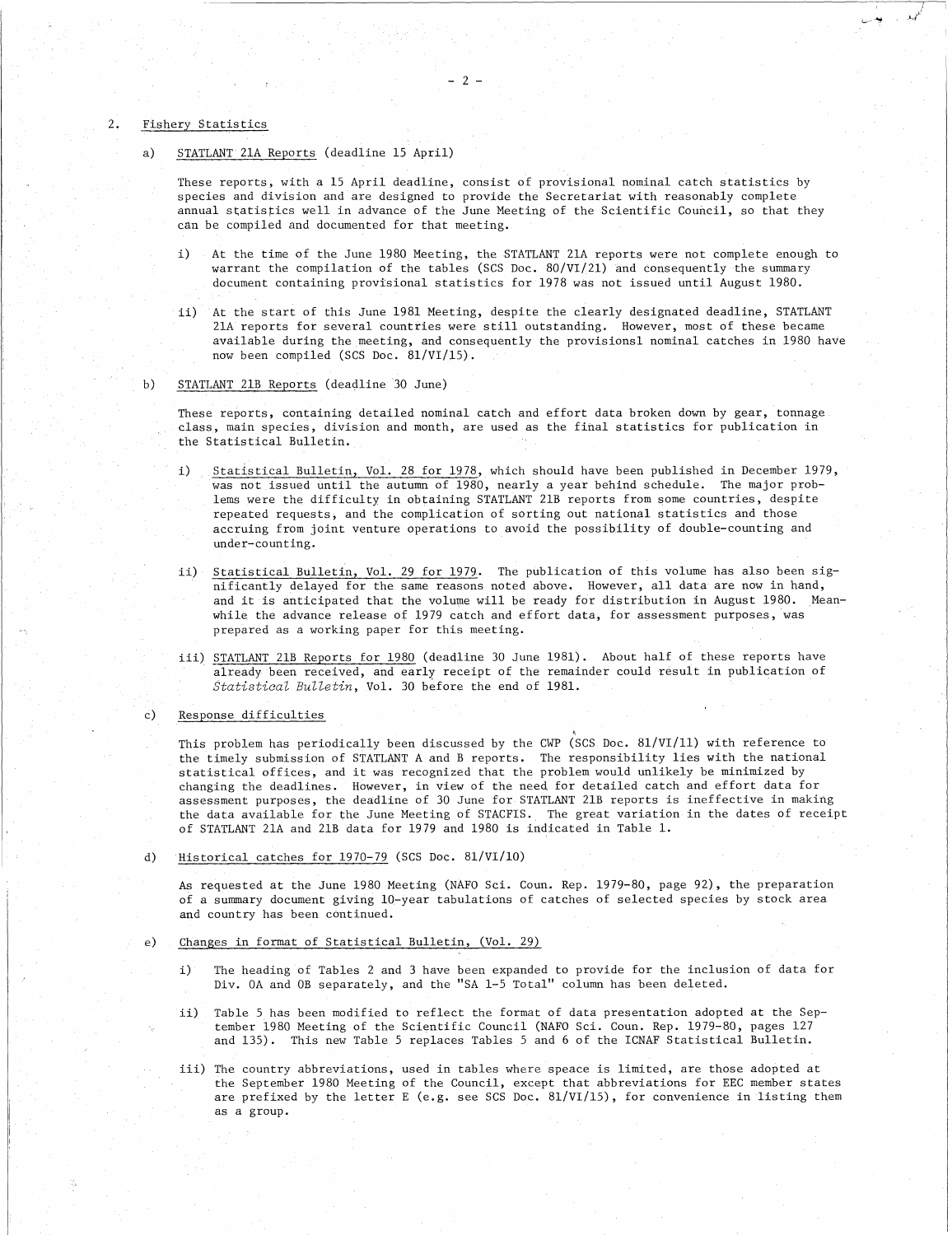## Sampling,

 $3.$ 

Sampling<br>
a) <u>Data processing of length samples</u> (SCS Doc. 81/VI/16)<br>
In accordance with the previously adopted procedure<br>
and age-length keys separately on the new sampling fo In accordance with the previously adopted procedure for the reporting of length frequencies and age-length keys separately on the new sampling forms (CFS-1 and CFS-2), the Secretariat has modified its procedure for processing the more detailed data. In view of the very large volume of data, progress has been rather slow. However, all available length frequency data received for 1979 have been computerized, and provisional lists of the individual samples are given in SCS Doc. 81/VI/16. These lists are quite incomplete, as indicated in the text, of that document, and scientists are urged to submit all non-reported data to the Secretariat as soon as possible, to facilitate the production of *Sampling Yearbook*, Vol. 24 for 1979.

A large volume of sampling data for 1979 collected through the Scientific Observer Program have been reported to the Secretariat by Canada (Newfoundland) and a list of these data is given in SCS Doc. 81/VI/16. Similar data collected by Canada (Maritimes) observers are expected to be reported to the Secretariat in the near future.

## Age-length keys

Except for data collected and reported by Canada (Newfoundland) both nationally and through the Scientific Observer Program, very few age-length keys for 1979 have been reported on sampling form CFS-2. Preparations for the computerization of these data have only just begun, largely because the'bulk of the data were received only recently. been reported to the Secretariat by<br>SCS Doc. 81/VI/16. Similar data co.<br>reported to the Secretariat in the 1<br>b)<br>Age-length keys<br>Except for data collected and repor<br>Scientific Observer Program, very fi<br>form CFS-2. Preparati

The data base for this volume still lacks the USA data for Subareas 5 and 6. However, the Secretariat has been informed that these data will be forthcoming soon, and the Yearbook is expected to be issued in 3-4 months.

# Greenland halibut data

The USSR length compositions and age-length keys for 1969-76 by division for Subareas 0 and 1 have been received, as noted at the June 1980 Meeting (NAFO Sci. Coun. Rep. 1979-80, page 93), but the Secretariat has not yet been informed as to when similar data for Subareas 2 and 3 in 1969-76 can be expected. The data base for this volume<br>Secretariat has been inform<br>expected to be issued in 3-<br>d) Greenland halibut data<br>The USSR length composition<br>have been received, as note<br>but the Secretariat has not<br>1969-76 can be expected.<br>e The USSR length composition<br>have been received, as note<br>but the Secretariat has not<br>1969-76 can be expected.<br>e) Scientific observer program<br>As requested at the June 19<br>Secretariat coordinated the<br>comments or reaction on it

As requested at the June 1980 Meeting (NAFO Sci. Coun. Rep. 1979-80, pages 94 and 105), the Secretariat coordinated the development of a form for reporting set data, but have received no comments or reaction on its practical use.

The status of submission of the 1980 lists is indicated in the last column of Table 1, in response to NAFO Circular Letter 81/10 which was issued on 30 January 1981.